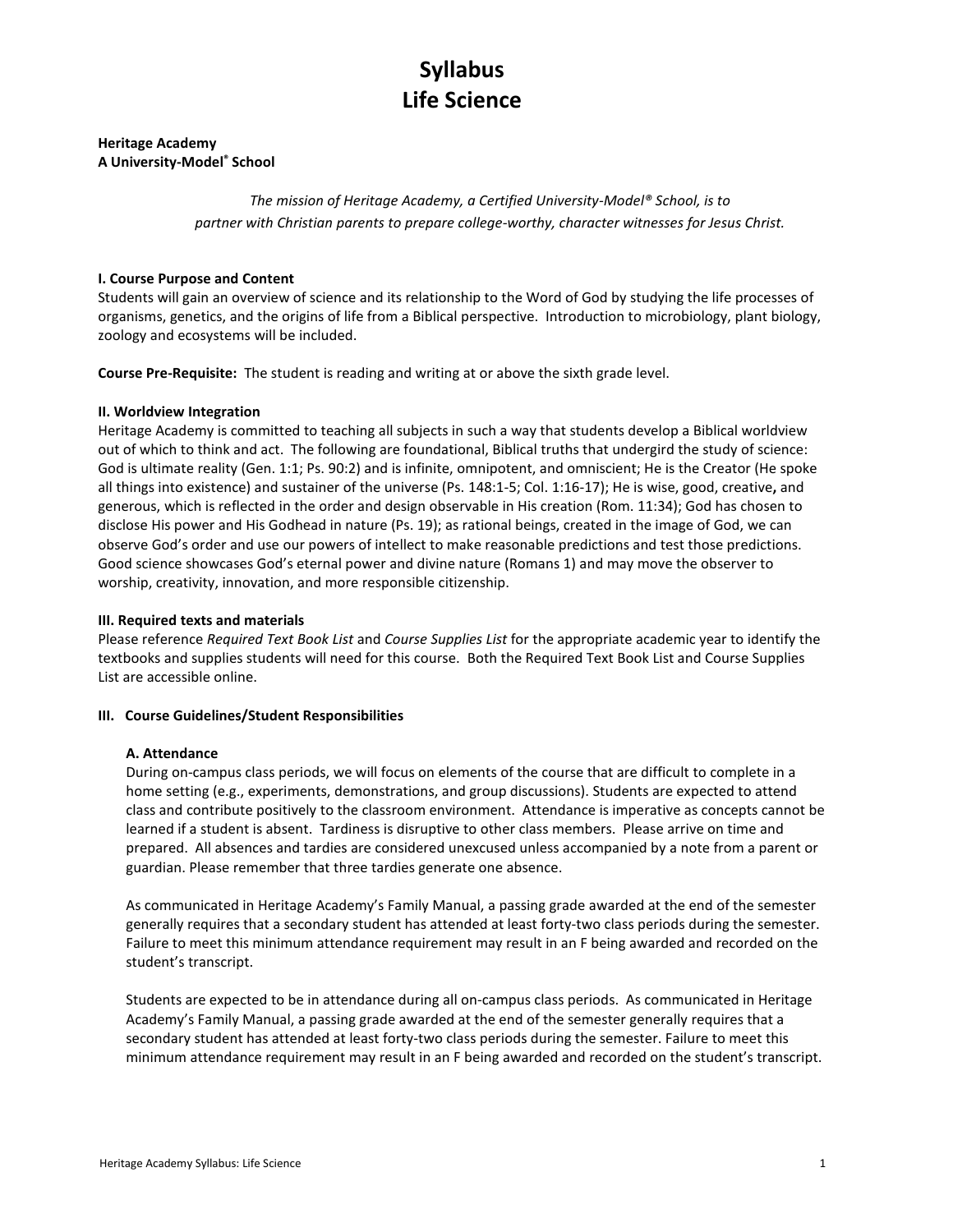#### B. Absences and Late Work

In the case of planned absence(s), homework that is due during the student's absence must be completed and submitted to the instructor in advance.

A student who is unexpectedly and unavoidably absent due to ill health must submit late assignments within two course periods after the student's return to school. When an unexpected absence must occur, please be sure to notify the school office and the instructor of the students' absence as quickly as possible, preferably before the involved class occurs. This contact may occur by phone or by email.

Late work that is submitted simply "late" will be graded and penalized with a ten percent grade reduction for each course period that it is late; homework will not be accepted more than three course periods (1 week) past its due date, unless previous arrangements between the teacher and the student's parent have been agreed to in light of peculiar circumstances that are occurring beyond the family's control.

If a student must be absent during a laboratory procedure, written work with a similar point value may be assigned.

## C. Student Conduct and Preparation for Learning

For the sake of promoting a safe and focused learning environment, each student is expected to conduct himself/herself in keeping with the following expectations:

- 1) Arrive on time to each class period with the appropriate class materials available for access (e.g., organized notebook with dividers and filed materials, paper, writing tools, texts, and other tools as directed)
- 2) Arrive prepared to submit completed at-home assignments at start of each class period.
- 3) Arrive ready to listen, learn, take notes, and participate in teacher-directed classroom discussions and activities.
- 4) Ask for clarification or further explanation when a concept or direction remains unclear.
- 5) Demonstrate a spirit of cooperation, kindness, and respect toward the teacher and fellow classmates, demonstrating respect to Heritage Academy's Code of Conduct.
- 6) Refrain from horseplay or irresponsible behavior, particularly during laboratory exercises. Note: Students will only be warned once if their classroom behavior is irresponsible or distracting. They will be removed from the classroom, with a zero grade for the day, for the second infraction. Safety in the classroom - during lab exercises, especially - must be a priority for all.
- 7) Help keep the classroom area clean and orderly.
- 8) Cooperate with the parent-educator and the Heritage Academy teacher to complete homework in a timely fashion
- 9) Communicate concerns regarding schoolwork to both the Heritage Academy teacher and the parenteducator, so that these concerns can be addressed quickly.
- 10) On the whole, conduct himself or herself in a manner that is worthy of Christ and reflects the life of the Holy Spirit in him/her: " . . . that you may live a life worthy of the Lord and may please Him in every way: bearing fruit in every good work, growing in the knowledge of God, being strengthened with all power according to His glorious might so that you may have great endurance and patience, and joyfully giving thanks to the Father, who has qualified you to share in the inheritance of the saints in the kingdom of light" (Colossians 1:12).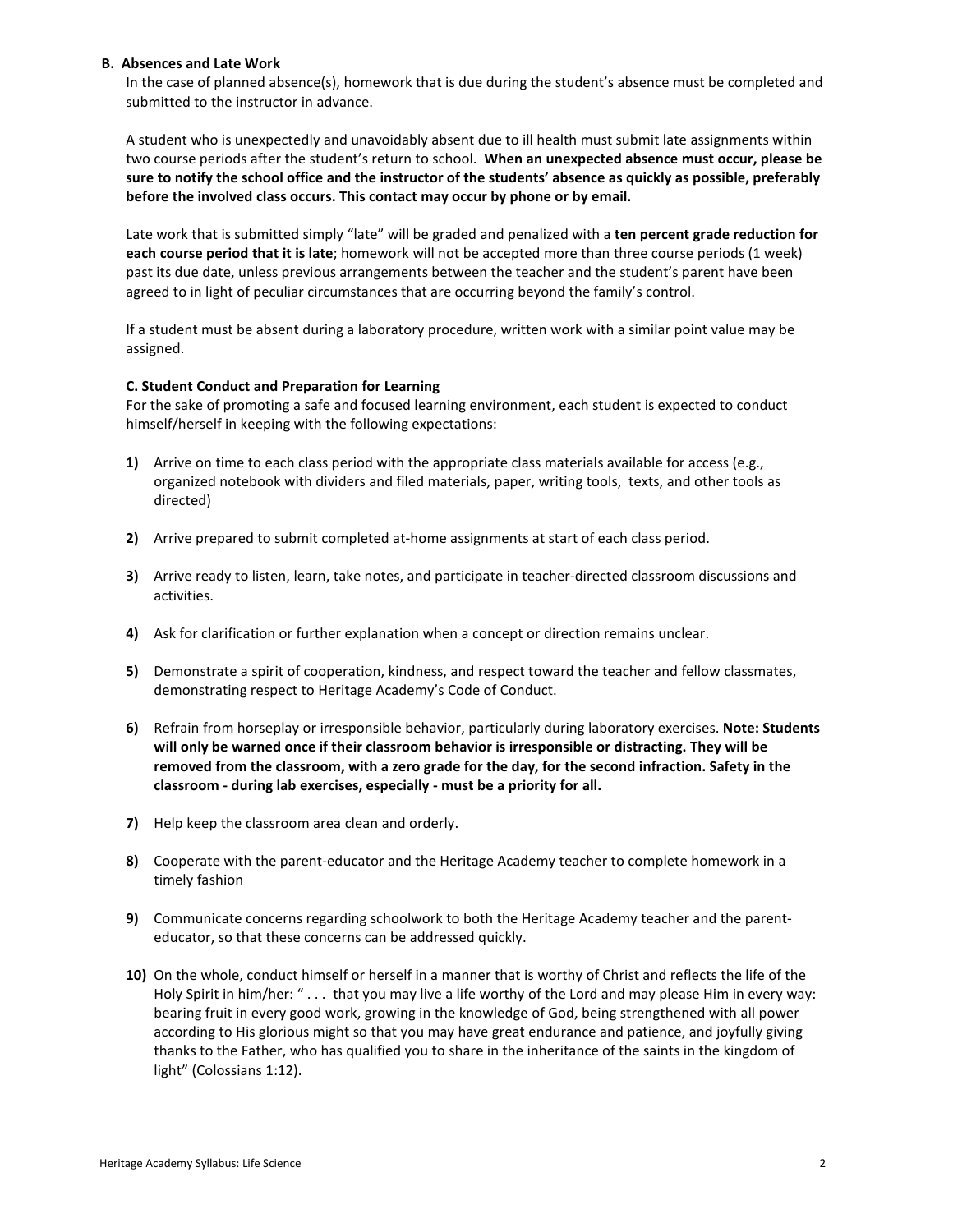## D. At-Home (Satellite Classroom) Investment

Daily home-assignments will be outlined on the weekly Home-Communication Sheet the student will receive each Monday. The student can expect to invest approximately 2.5 to 4 hours each week completing coursework at home in preparation for class periods. Course assignments may include any of the following:

- Reading
- Completing questions from the text, lab pages, or handouts given by the teacher in class.
- Memorization Work (e.g. definitions, names, dates, scripture verses, etc.)
- Lab Exercises: preparing for experiments or finishing lab write-ups.
- Maintenance of Course Binder: The contents, divided by subject divider pages, should include weekly homework sheets, completed homework assignments, class notes, lab write-ups, and returned examinations. Students may choose to maintain a separate file at home which contains work from completed chapters. They will need to keep completed work to prepare for the comprehensive semester finals.
- Writing: All short essay assignments must be typed, double-spaced, in 12-point font, and include a full heading and title. Margins should be 1 inch. Plagiarism is never acceptable.
- Conducting Research /Completing Special Projects: Students may be directed to research various topics throughout the semester for the purpose of presenting information or arguing a point. This may include web work. Plagiarism is never acceptable.
- Dialog: Student may be instructed to discuss and/or explore certain topics or concepts with a parent. These assignments will be given purposefully and should not dismissed.
- Preparation for Tests: Students may be instructed to review notes, various texts, previously completed tests, scripture verses and/or to complete review questions and practice problem etc., in preparation for tests.
- Other Assignments: additional types of assignments may given throughout the semester at the discretion of the instructor.

## F. Assessments

A written examination, or equivalent, will be administered at the end of each unit. At the end of each semester, a comprehensive, semester final will occur, in keeping with Heritage Academy's Semester Exam Schedule.

## G. Grades

Students will be awarded points for completed assessments, written assignments, laboratory exercises, special projects (such as essays), and signed homework sheets (1 point per signed sheet).

| <b>Grade Apportionment</b> |     | <b>Grading Scale</b> |            |               |
|----------------------------|-----|----------------------|------------|---------------|
| Labs/Homework              | 50% | 100-95 A             | $82-80$ B- | 69-60 D       |
| Tests                      | 40% | 94-90  A-            | 79-77C+    | 59 or below F |
| Semester Exam              | 10% | $89-87$ B+           | 76-73 C    |               |
|                            |     | $86-83$ B            | 72-70 C-   |               |

The course grade the student is awarded at the end of the semester will indicate the grade that will also appear on the student's transcript. Because this course is a junior high course, it will not generate high school credit; to maintain eligibility for promotion into the next science course in Heritage Academy's science sequence, the student must achieve a percentage grade of 70% or above (which translates to a letter grade of C- or above) and fulfill attendance requirements.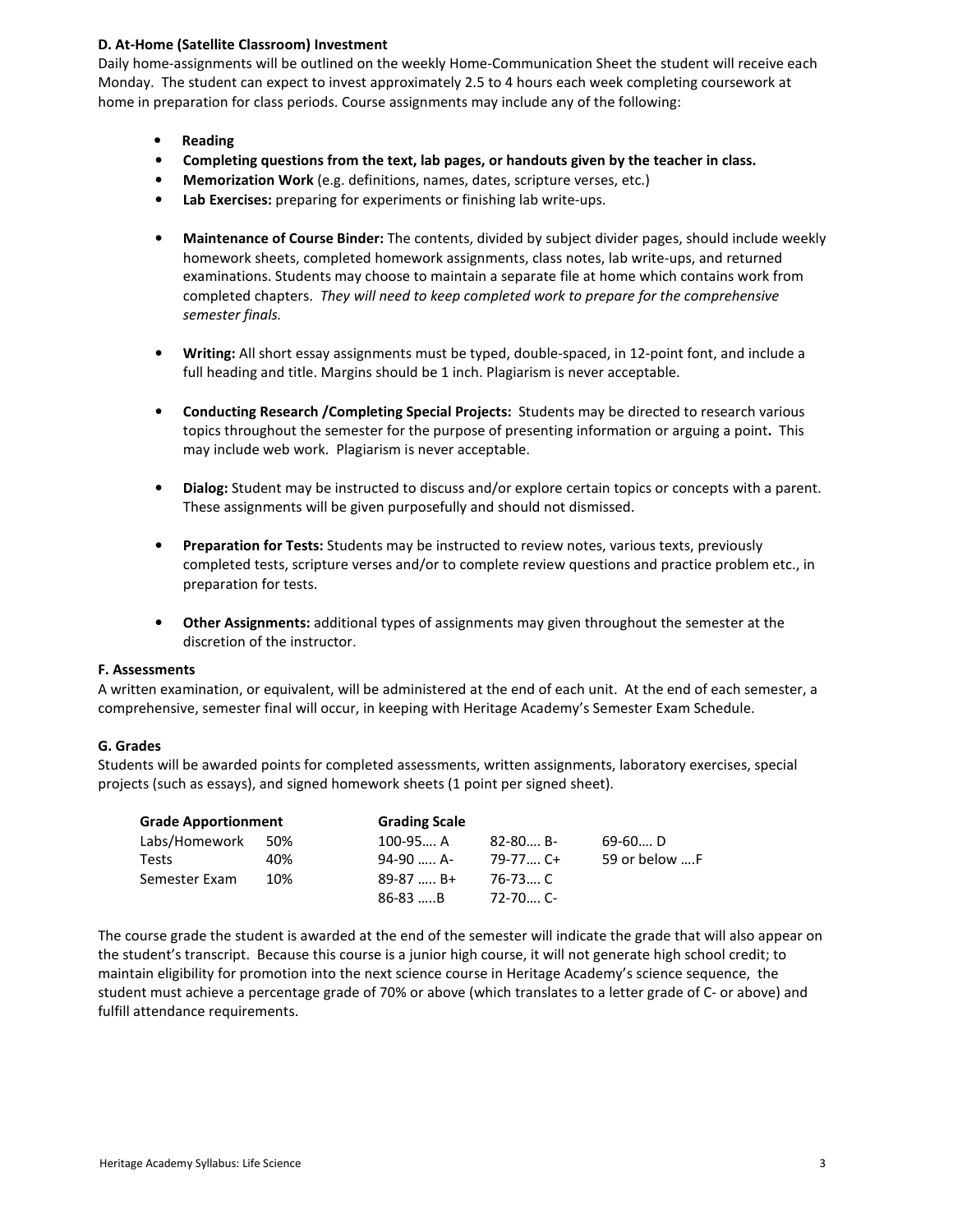#### V. Parent Responsibilities

#### A. Embrace the University Model

University-Model Schooling at Heritage Academy is driven by two guiding principles:

- to preserve and strengthen God-ordained family relationships;
- to offer students the opportunity to achieve a high degree of academic excellence.

Heritage Academy operates as a University-Model School®, designed for families who want their students to flourish from a life anchored in the home yet still gain from the best aspects of traditional, classroom education. Courses offered at Heritage Academy occur every-other-day so that students may realize the benefits of qualified teachers and a focused learning community, yet continue to experience home as the primary, consistent base where parents remain their foremost guides for spiritual, social, academic, and character formation.

Parents, please consider ways you may maximize the benefits University-Model Schooling offers to your family. How can you as parents utilize the at-home study time this model provides to nurture deeper relationship and impart the faith, values, and life-patterns you desire your student to embrace?

#### B. Fulfill Parent Role

Within the University-Model School®, parents commit to fulfill a specified role related to each course in which their student is enrolled, as prescribed by the course's description. Each role identifies specific responsibilities that the teacher relies on the parent to perform, thus facilitating effective home/school partnership whereby students are assured of receiving needed support. For this course, Heritage Academy has designated parents the role of "Guide for Dependent Study."

This role recognizes that many courses at this level will begin to cover subject matter that may be unfamiliar to many parents. At the same time, the student is at a dependent age where disciplined study habits must be developed, not by parental force, but through positive encouragement and through the student's growing awareness of personal consequences. In order for this class to be successful, I, as a teacher, am depending upon you, as parents, to ensure that your son or daughter keeps up with the course material and to communicate with me should any difficulties or concerns arise.

In this course specifically, please be purposeful in helping your student with the following:

- $\triangleright$  Help your student learn the time management tools and advance planning methods they need to accommodate school, family and church activities.
- $\triangleright$  Check homework for completion and initial the homework sheet when homework is done. Help your student maintain his or course binder and files.
- $\triangleright$  Help your student maintain a complete and organized course binder.

## C. Monitor Gradelink and View Seven-Week and Thirteen-Week Gradelink Reports

As your student earns grades for completed tests, quizzes, and various projects and homework assignments, these will be recorded on Gradelink.com for you to view at your convenience. My general goal will be to post grades online within a week of their being awarded.

In Gradelink, missing assignments will also be noted. Please take time to follow your student's progress on Gradelink so that you can quickly recognize and explore/address areas of patterns of difficulty or concern that may appear and affirm positive accomplishments.

Gradelink Reports, which will include parent-directed comments related to your student's behavior and progress in class, will be ready for parents to view at the seven-week and thirteen-week point in the semester.

Please contact the office if you have not received your Gradelink login information.